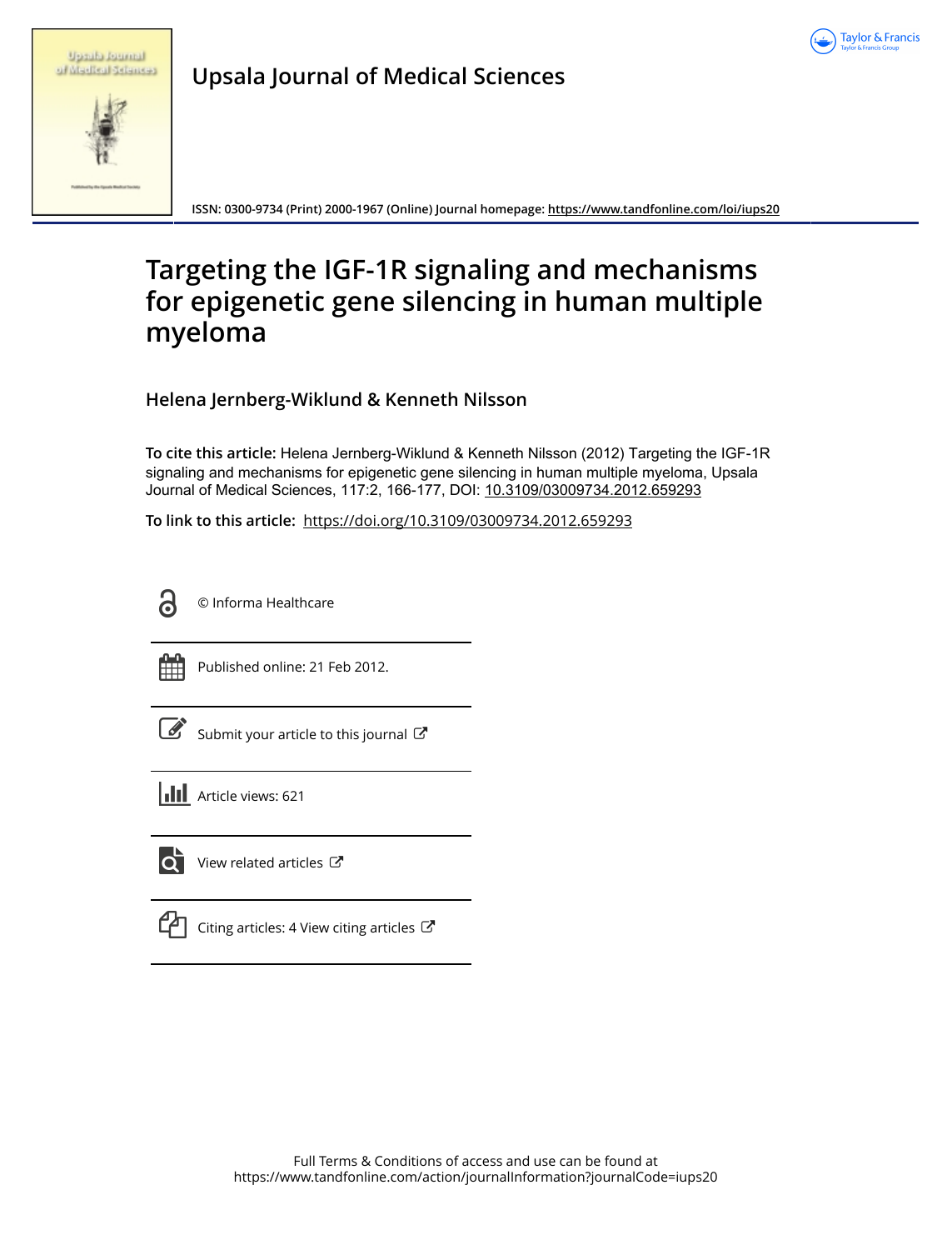# REVIEW ARTICLE

# Targeting the IGF-1R signaling and mechanisms for epigenetic gene silencing in human multiple myeloma

# HELENA JERNBERG-WIKLUND & KENNETH NILSSON

Department of Immunology, Genetics and Pathology, Rudbeck Laboratory, Uppsala University, SE-751 85 Uppsala

#### Abstract

Multiple myeloma (MM) is a B cell malignancy characterized by the expansion of clonal plasmablast/plasma cells within the bone-marrow. It is well established that the bone-marrow microenvironment has a pivotal role in providing critical cytokines and cell–cell interactions to support the growth and survival of the MM tumor clone. The pathogenesis of MM is, however, only fragmentarily understood. Detailed genomic analysis reveals a heterogeneous and complex pattern of structural and numerical chromosomal aberrations. In this review we will discuss some of the recent results on the functional role and potential clinical use of the IGF-1R, one of the major mediators of growth and survival for MM. We will also describe some of our results on epigenetic gene silencing in MM, as it may indeed constitute a novel basis for the understanding of tumor initiation and maintenance in MM and thus may change the current view on treatment strategies for MM.

Key words: Epigenetics, IGF-1, multiple myeloma

#### Introduction

Among the hallmarks of multiple myeloma (MM) is the characteristic accumulation of malignant cells with plasmablast/plasma cell phenotype preferably in the bone-marrow compartment. In many instances MM is preceded by monoclonal gammopathy of undetermined significance (MGUS), a pre-malignant state without clinical symptoms of malignancy (1). Unlike normal plasma cells, MM cells proliferate, although at a low rate (typically less than 1% of the cells display DNA synthesis at early disease stages), and have the capacity of prolonged survival and extended self-renewal. However, the mechanisms underlying such deregulation of the proliferation and differentiation processes as well as the apoptotic machinery in MM cells are only fragmentarily understood. Characteristic of the complex pathogenesis of MM is the genetic instability, as reflected by an extensive clonal variation between and within the tumor clones as displayed in patients and transgenic mouse tumor models (2-6). So far, a common pattern of structural and numeric chromosomal alterations has not been found, but genetic subgroups have indeed been identified (3). Although these have been used for sub-classification of MM, accumulating evidence shows that these identified genetic alterations are likely insufficient for malignant transformation (7). There is therefore still an urgent need to identify new genetic lesions, functional as common drivers of proliferation and stemness, markers for tumor progression, and, most importantly, rational biological targets for treatment in order to improve the outcome for patients with MM.

Highlighting the importance of the microenvironment for the initiation and maintenance of MM, the multi-faceted roles of insulin-like growth factor (IGF)-1 is now emerging, not only as a locally produced survival and growth factor, but also as a protein with novel functions, i.e. regulating gene expression, directly by shuttling to the nucleus (8), or indirectly, altering gene activation by histone modifications (9). Taken together, these novel findings further validate the benefits of targeting the IGF-1R in designed

(Received 4 October 2011; accepted 17 January 2012) ISSN 0300-9734 print/ISSN 2000-1967 online 2012 Informa Healthcare DOI: 10.3109/03009734.2012.659293

Correspondence: Helena Jernberg-Wiklund, Department of Immunology, Genetics and Pathology, Rudbeck Laboratory, Uppsala University, SE-75185 Uppsala, Sweden. Fax: +46 18 55 89 31. E-mail: helena.jernberg\_wiklund@igp.uu.se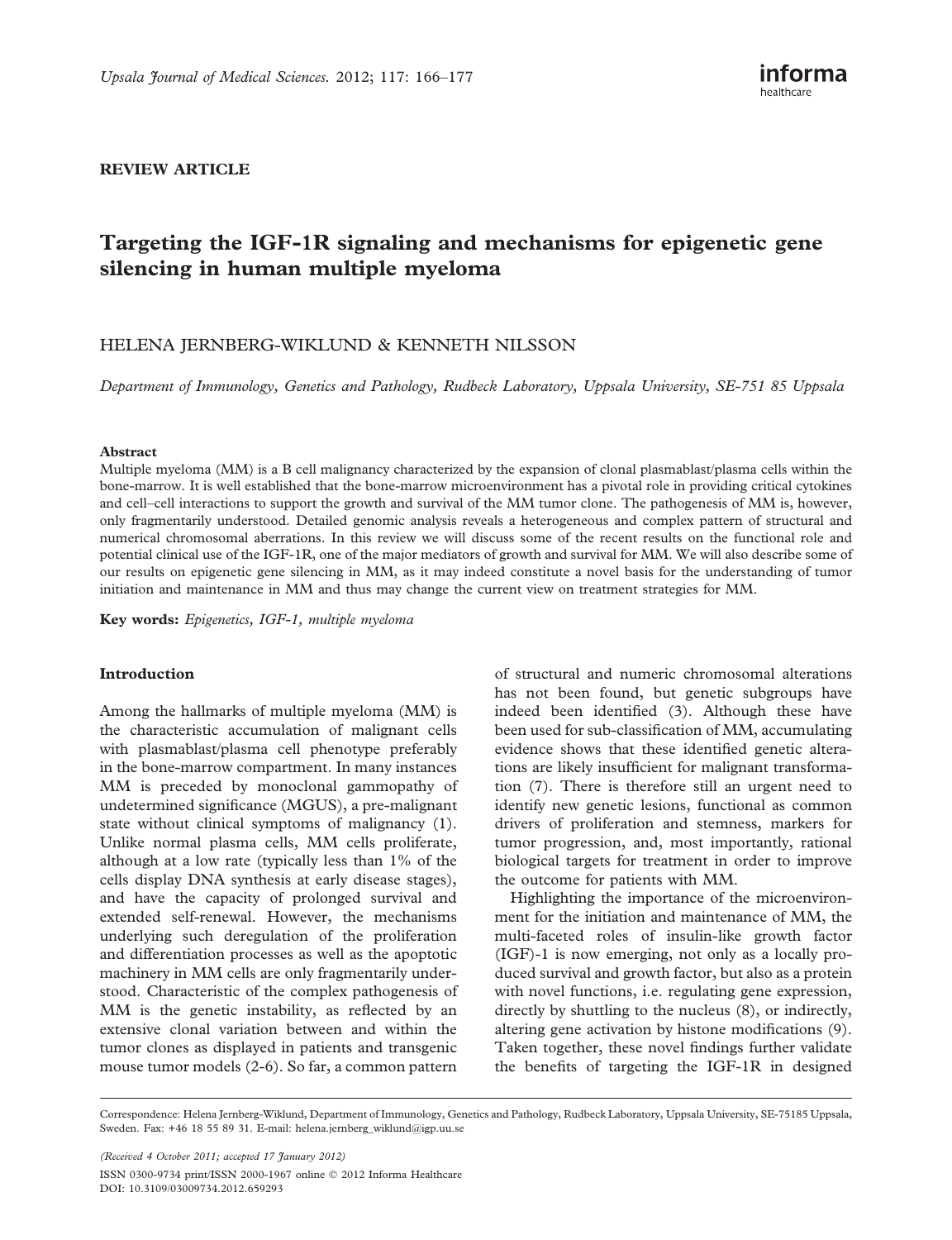combinations, now also taking the epigenetic lesions into account, for therapeutic use in MM. By changing the focus from chromosomal aberrations to the use of an integrative genomics strategy, taking into account genetic as well as epigenetic alterations underlying a global RNA expression pattern in MM, we have recently contributed to the understanding of tumor initiation and maintenance of self-renewal in this plasma cell tumor (10).

#### The role of genetic alterations in MM

Genetic aberrations in MM display a heterogeneous pattern with large intra- and interclonal variability. Most prominent of the genetic lesions are translocations to the Ig locus of five selected partner genes: 11q13 (cyclin D1), 6p21 (cyclin D3), 4p16 (fibroblast growth factor receptor 3 (FGFR3) and multiple myeloma SET domain (MMSET)), 16q23 (c-maf), and 20q11 (mafB) (11). MM is often, if not always, preceded by MGUS. However, not all cases of MGUS develop into overt MM. The genetic events mediating the transformation from MGUS to MM and the *de novo* transformation of MM are, however, largely unknown. Although IgH translocations are sometimes referred to as primary genetic events in MM transformation, they are also present in about 50% of MGUS (12,13). Therefore, these events are considered insufficient for malignant transformation. Cyclin D1 has been found to be uniformly and aberrantly activated by all these translocations in MM and has therefore been suggested to be a common downstream denominator of the transformation process. This finding, together with the fact that cyclin D is not expressed in normal hematopoietic cells and normal plasma cells, points to the possibility that there may be therapeutic windows for all molecular subtypes of MM by targeting this pathway (11). Although the prevalence of IgH translocations is increasing with disease stage of MM and present in >90% of human MM cell lines, their role in transformation of MM has been questioned by the fact that they are insufficient for recapitulating the process of initiating MM in transgenic mouse models (7). However, by refining the molecular classification based on the presence of IgH translocations and cyclin D gene expression, seven subclasses of MM are distinguishable (14,15). Considerable controversy, however, still exists concerning the clinical value of genetic lesions including IgH translocations as independent prognostic markers or valid as possible therapeutic targets (16,17). Secondary genetic events are numerous in MM, e.g. activating mutations of  $K$ - or  $N$ -Ras (18), disruption of the Rb pathway by inactivation/biallelic loss of Rb or p18INK (19,20), and PTEN mutations

(21). The p53 status in subsets of MM is gaining new interest in molecular diagnostics, as p53 mutations were recently found to be tightly associated with monoallelic loss of 17p in poor-prognosis patients (22). Although aberrant expression of  $c$ -myc has usually been considered a late event in MM pathogenesis  $(23)$ , c-myc was recently found to be activated during the transition from MGUS to MM in two-thirds of myeloma  $(24)$ . This suggests that activation of c- $myc$ may indeed occur early in the development of MM. Most likely multiple mechanisms, IgH translocations excluded, are involved in activation of  $c$ -myc (23). Pointing to one of these in the study by Chng et al.  $(24)$ , the *myc*-induced gene signature corroborated, with few exceptions, with the presence of ras mutations in MM. In line with this regained importance of  $myc$  in MM pathogenesis, the interferon regulatory factor (IRF) 4, a direct target of  $c$ -*myc* activation, was recently identified among other oncogenic candidates to be indispensable for MM tumor growth, although sparsely involved in genetic alterations and translocations (25). Interestingly, mouse models displaying plasma cell tumors have recently been generated by conditional c-myc activation in GC B cells through the use of the physiological process of somatic hypermutation (SHM) (4). These alterations largely differ from the genetic alterations of myc, mainly translocations emerging in the classical mineral-oil-induced plasmacytoma initially described by Potter et al. (26). In contrast to this model, the conditional activation of myc in GC cells undergoing SHM in the Vk\*myc model gave rise to tumors of postgerminal center origin (4). These tumors were indeed found to have biological and clinical features resembling human MM. The unique profile of *myc*-activated genes in MM, as compared to MGUS, suggests that *myc* during the transformation process may still represent a secondary genetic lesion in cells already hit by a primary event, i.e. IgH translocations or cyclin D1 activation (4).

Perhaps more powerful techniques, including highthroughput RNA-based profiling, taking into account copy number alterations, translocations, and epigenetic silencing by histone and DNA-based modifications, should be more useful in revealing crucial genetic transforming events, markers for poor prognosis, and common targets for therapeutic use. Recently, two large studies using these techniques report two independent sets of genes for the identification of poor-risk patient populations (27,28). Also, the first study using massively parallel sequencing of 38 MM genomes could confirm previously described mutations in MM, but it also identified novel genetic lesions, i.e. BRAF mutations, in a small fraction of MM patients that may indeed have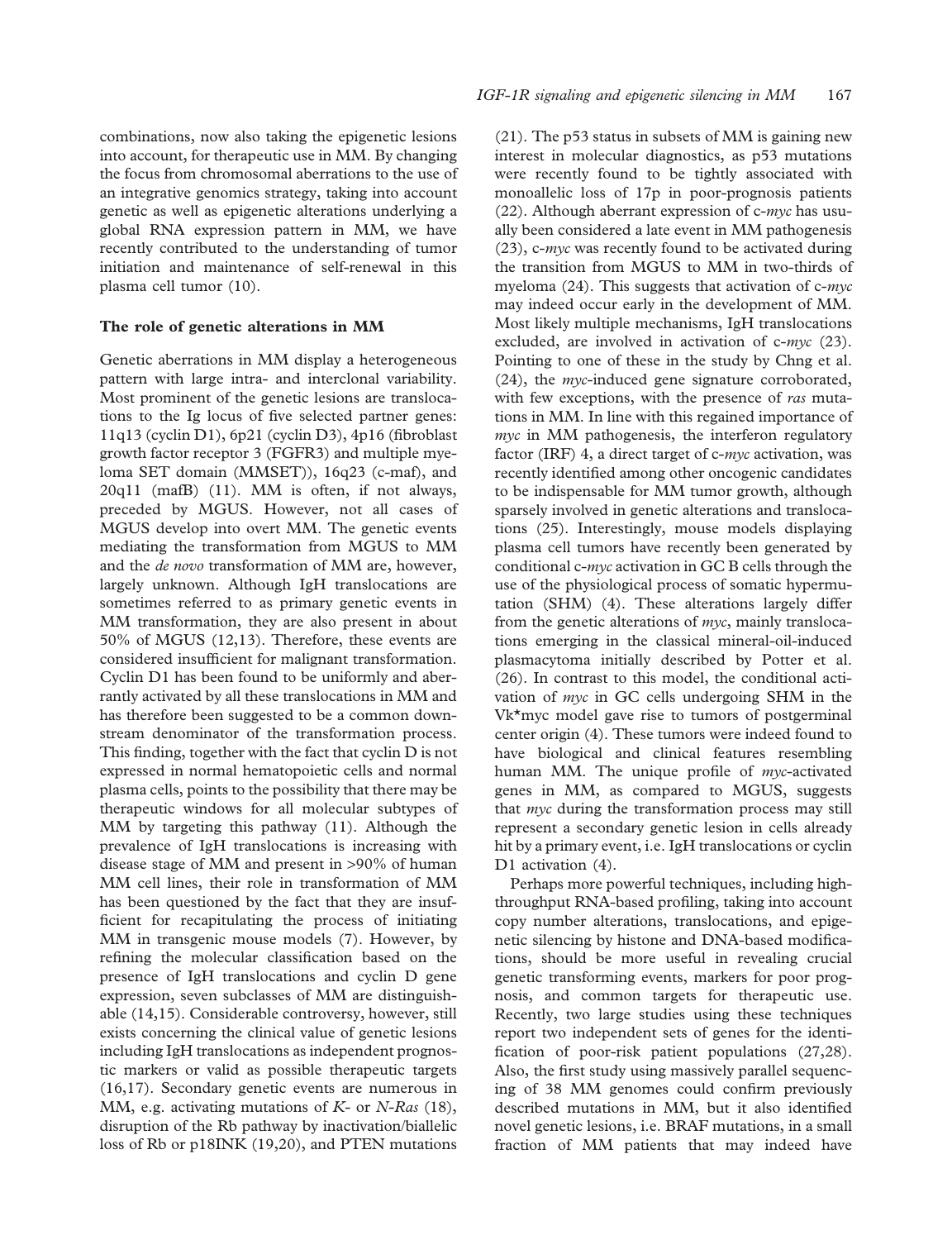implications for therapy (29). Successful strategies to connect expression profiles to specific signaling pathways have led to the discovery of activating mutations in the NF-kB pathway that certainly will prove important for new treatment strategies (30,31). Adding to this notion, the possibility of gaining knowledge of the mechanisms of gene activation in the tumor clone, i.e. by analysis of histone modifications of chromatin regulating gene silencing and constituting a basis for self-renewal and proliferation, was recently suggested by us (10). Taken together these findings may indeed prove gene profiles to be useful for prognostic purposes, for defining the nature of the tumorinitiating clone in MM, and for finding novel treatment strategies.

## The role of the microenvironment in supporting growth and survival of MM cells

It has become increasingly evident that the design of selective targeting drugs for tumor therapy should take into account also the survival benefits of the tumor–stroma interactions. It is an established fact that cell–cell contacts, cell–extracellular matrix interactions, and cytokines produced by the bone-marrow stromal cells are all important factors regulating growth and survival of MM cells (5,32–34). Several of these cytokines have been demonstrated to promote the growth, survival, and apoptosis of MM cells. Among these, IL-6 and IGF-1 were demonstrated by us and others to be major paracrine and autocrine growth and survival factors in MM cells in vitro and in vivo (34–38). It has also become increasingly clear

that soluble factors may not only directly stimulate the expansion of the tumor clone, e.g. BAFF, APRIL, IL-10, and IL-15 (39), but in some cases (bFGF, VEGF) they may also indirectly contribute to tumor growth by triggering angiogenesis and/or production of growth-promoting factors by the surrounding normal bone-marrow cells, i.e. osteoblasts, fibroblasts, and endothelial cells (40,41). The prime focus of our research interest has in recent years been the IGF-1, a cytokine not only providing survival and growth benefits to the malignant plasma cells by autocrine stimulation and by paracrine signaling from the surrounding tumor stroma (38), but also by its function as a chemoattractant of MM cells guiding the tumor cells to the preferable site of growth in the bonemarrow compartment (42).

The complex IGF system consists of three ligands, IGF-1, insulin, and IGF-2, at least five cellmembrane receptors, IGF-1 receptor (IGF-1R), insulin receptor (IR), splice variants IR-A and IR-B, and, without obvious transmembrane signaling activity, the IGF-2 receptor (IGF-2R) (Figure 1). The extracellular  $\alpha$ -subunit contains the ligand-binding domain of the IGF-1R, with affinity for IGF-1 and IGF-2 (43). Ligand binding induces a conformational shift in the covalently bound  $\beta$ -subunit now promoting attraction of adaptor proteins IRS, SHC, and Grb2 to the phosphorylated sites of the receptor. In turn, the SH2 domain containing proteins may transduce the signal to downstream activation pathways, including the extracellular signal regulated kinase (ERK) and protein kinase B (PKB/AKT), for proliferation and survival control. The formation of hybrid



Figure 1. The most prominent ligand-receptor interactions with superior affinity over other ligands, i.e. IGF-1 to the IGF-1R and hybrids with either IR-A or IR-B, IGF-2 binds with high affinity IGF-1R, IR-A, and heterodimers with this isoform, while insulin displays high affinity for the IR and splice variants IR-A and IR-B only.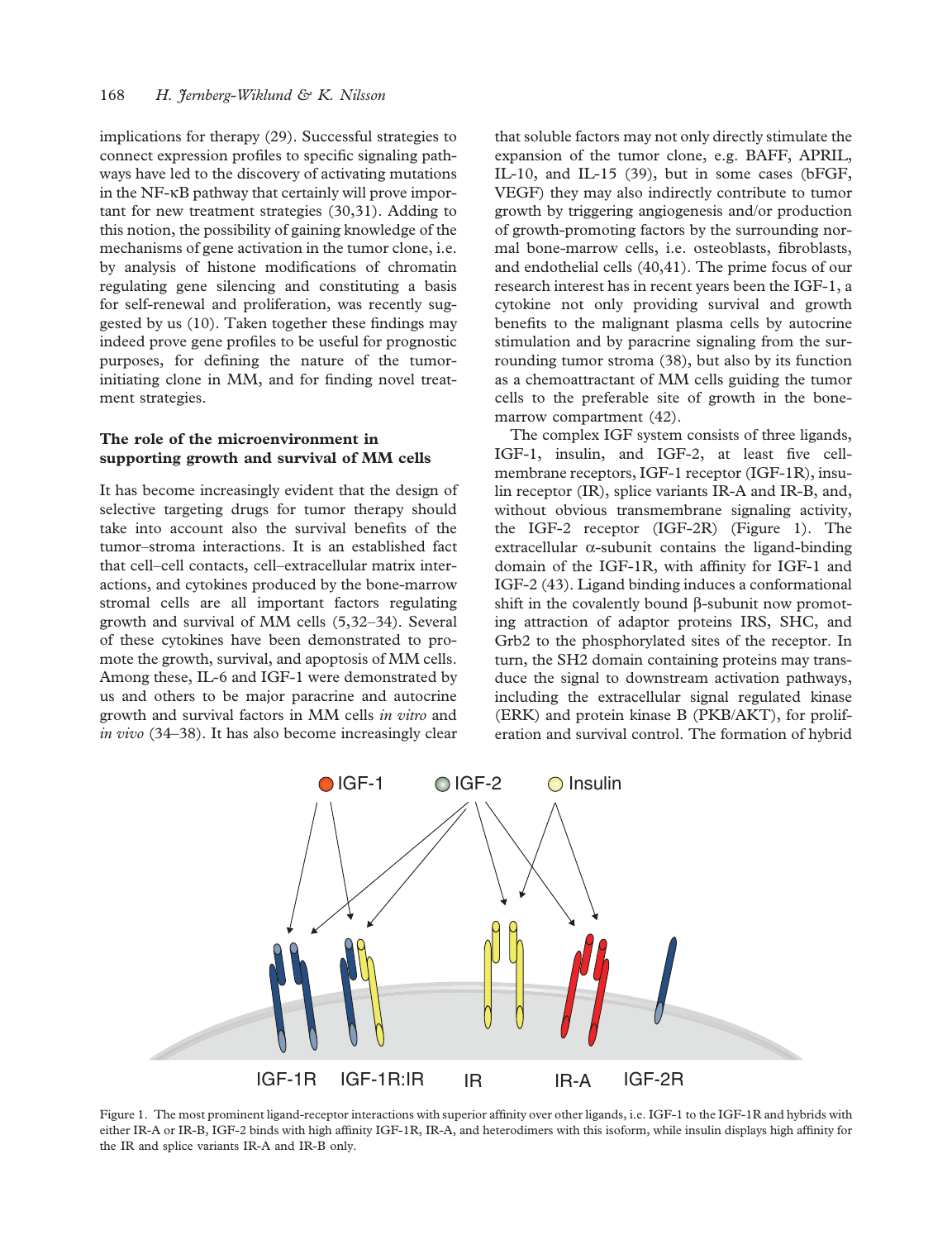receptors of the IGF-1R has also been shown to contribute to tumor growth as shown in several in vitro tumor models, including breast carcinoma cell lines (44). As the IR exists in two isoforms (IR-A and IR-B), the formation of receptor hybrids hybrid-R with either IR-A or IR-B largely affects the outcome in signaling and biological consequences (45). Hybrid-Rs containing IR-A are activated by IGF-1, IGF-2, and insulin, while the IGF-1R–IR-B hybrid-Rs preferably bind IGF-1 with high affinity over IGF-2, and insulin (45) (Figure 1).

Adding to this complexity is the tight control of bioavailability of the IGF-1 by six high-affinity IGF binding proteins increasing the ligand half-life. In the light of this knowledge, it was perhaps not an unexpected finding that the mere presence of IGF-1 in serum, or the level of IGF-1R on the surface of tumor cells, has not been found to be a useful biomarker for tumor incidence or progression (46–48). Despite ubiquitous expression of the IGF-1R in cell types originating both from the epithelial and mesenchymal compartment, reports on the modest use of this receptor in the control of normal cell growth in the adult individual indicate the use of this receptor as an attractive drug target amenable for tumor therapy. Indicating the importance of the IGF-1R in oncogenesis in general, the receptor seems indispensable for transformation (49), and its overexpression in murine models may even increase the incidence of tumor formation (50).

A pivotal role of IGF-1R in the pathogenesis of MM was originally reported by us (34) and confirmed by others (37,51). Our previous studies have shown that IGFs and IGF-1R signaling play critical roles in stimulation of proliferation, survival, and drugresistance of MM (34,52). IGF-1R-antagonistic antibodies  $(\alpha$ IR3) interfering with the IGF-1 autocrine loop or with the IGF-1 axis were later shown to have comparable effects in profoundly suppressing seruminduced survival and potentiate apoptosis induced by glucocorticoids and death receptors, i.e. Fas, in MM cells (52,53,21,54). In a recent publication, the role of IGF-1 as a mediator of survival was clarified by linking the inhibition of apoptosis to the silencing of important effector genes (9). One of the genes significantly and consistently down-regulated by IGF-1 stimulation in human and murine MM cells is the Bim (Bcl2like11) gene, a member of the BH3-only group of the Bcl-2 protein family, and a mediator of apoptosis in pathways utilizing the mitochondrial pathway. Functional studies proved the importance of Bim in drug-induced apoptosis of MM. The silencing of Bim by RNAi strategies rendered MM cell lines in vitro refractory to bortezomib, melphalan, and histone deacetylation (HDAC) inhibitors. Analysis of histone modifications at the Bim promoter, and its upstream transcriptional activator, revealed that IGF-1 treatment of MM resulted in an increase of repressive histone methylation marks (H3K9me2) and thus reduced transcription of Bim (9). This clearly establishes a novel role for IGF-1 in regulating gene expression by epigenetic silencing of target genes in MM.

In line with this newly ascribed function, the IGF-1R recently also joined the group of transmembrane receptors, among these the EGFR, that may undergo translocation to the nucleus (55). Previous publications even suggest nuclear EGFR to be a prognostic indicator for poor clinical outcome and a mediator of aggressiveness of tumor cells (56). Shuttling of the IGF-1R to the nucleus and subsequent chromatin binding is a liganddependent process requiring tyrosine kinase activity and sumoylation of the IGF-1R (8,57). Likely, the IGF-1 as well as IGF-2 binding to the IGF-1R may induce intracellular transport of the receptor. The biological role of nuclear IGF-1R is essentially unknown, but it seems to be associated to proliferative capacity rather than to expression levels per se. Interestingly, the nuclear IGF-1R was also shown to be co-localized to RNA polymerase II on chromatin. Nuclear IGF-1R may be detected in proliferative benign epithelial cells, in solid tumors of breast, lung, and prostate, and also in MM (55,57). Detailed analysis of the contribution of the nuclear IGF-1R to the activated gene profile of IGF-1-induced signaling will certainly prove to be important.

IGF-1R signaling has been established to mediate survival in authenticated MM cell lines (5) and CD138+ primary MM cells. Its importance has also been validated *in vivo* in the syngeneic mouse models 5T3MM and 5T2MM, well representative for human MM (58). This model originated from spontaneously arising murine MM in C57BL/KaLwRij mice and may be maintained by serial transplantation in syngeneic mice (59). The 5TMM tumor-bearing mice have the advantage of being immunocompetent. The 5TMM tumor also closely resembles the human MM with respect to genetic alterations, tumor location to the bonemarrow, induction of angiogenesis at the tumor site, and the presence of osteolytic lesions (60). Proving the importance of studying the benefits of survival factors in MM in a syngeneic environment, IGF-1 was in this model found to induce VEGF production and angiogenesis and was certainly proving important for tumor growth. Thus, such a tumor environment where IGF-1 may directly and indirectly stimulate tumor expansion seems optimal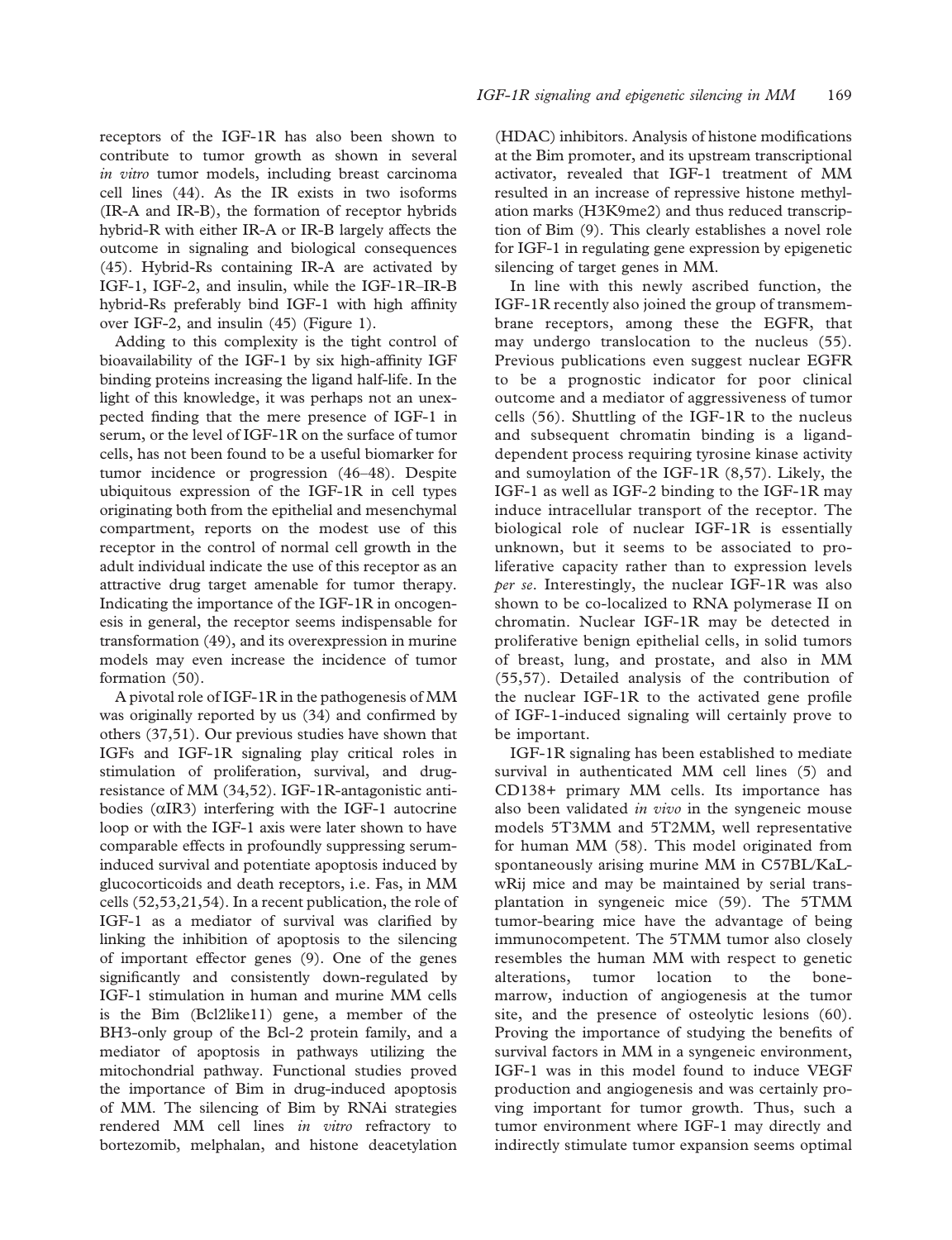for validating the therapeutic potential of developed antagonists to the IGF-1R signal in MM (61).

## Clinical implications of targeting the IGF-1R in MM cells in vitro and in the 5TMM model  $\boldsymbol{i}$ *in*  $\boldsymbol{j}$  $\boldsymbol{i}$

A few selective inhibitors to the IGF-1R (antagonistic antibodies) or its kinase activation domain (small synthetic RTK inhibitors) have been described, some of these tested also in early clinical trials for solid tumors and MM (62,63). The development of drugs for selective targeting the IGF-1R was for long severely hampered by the lack of unique domains in the kinase activation domain of the IGF-1R (84% homology between the IGF-1R and insulin R) and the redundancy of the ligands emitting growth signals as previously described.

Our publications, describing studies with the small molecular inhibitor of the cyclolignan family picropodophyllin (PPP) in vitro, showed that selective inhibition of the IGF/IGF-1R pathway by this drug can be achieved with a favorable therapeutic window in MM cell lines and primary cells (61,64,65). Importantly, inhibition of the IGF-1RTK with PPP was originally designed to be non-competitive with ATP, suggesting interference with the IGF-1R at the substrate level (66). Most importantly the PPP did not show an inhibitory activity of the insulin receptor (IR) even at submicromolar concentrations as shown in in vitro and in vivo kinase assays (64–66). The investigations of the molecular mechanisms revealed that the inhibition of the IGF-1R by PPP was associated with growth arrest, caspase-dependent and -independent apoptosis in human MM cells, and a reduced expression of antiapoptotic genes including Mcl-1. However, not until proving its potential in a therapeutic setting could the IGF-1R be considered a potential therapeutic target in MM. Indeed, a successful eradication of the tumor clone by PPP in the therapeutic setting of the 5TMM in vivo model  $(61, 64, 65)$  set the stage for the use of inhibition of the IGF-1R in MM therapy. In 5T2MM mice, treatment with PPP also had favorable effects on the osteolytic process. The number of osteolytic lesions was almost completely blocked as a result of PPP treatment. Importantly, the non-toxic effect of longterm treatment in the mouse model was encouraging, with no cytotoxic effects or elevated serum glucose levels (61). An oral IGF-1R inhibitor (AXL-1717) of cyclolignan is currently in phase I/II in subjects with advanced cancer (www.axelar.se).

Results from preclinical studies using other strategies inhibiting the IGF-1/IGF-1R now show that some of the efforts to uniquely antagonize the receptor at various levels of its signaling pathway have been

successful (63). Several of the humanized IGF-1R antibodies and small receptor tyrosine kinase (RTK) inhibitors have been subjected to investigations in MM in *in vitro* studies, preclinical mouse models of MM, and in clinical trials (51,67,68). So far, the results from the first clinical studies using antagonistic antibodies have unfortunately not lived up to the high expectations based on the results from the preclinical studies. Taking into consideration the severe cytotoxic side effects reported for antagonistic antibodies in phase III trials, small molecule IGF-1RTK inhibitors may be preferable to antagonistic antibodies for clinical use (63,69).

In our preclinical setting for PPP, using the in vivo MM mouse model 5TMM, the tumor in the treated mice eventually relapsed (61). The mechanisms behind the development of refractory tumors are currently under investigation. The important study by Hashemi et al. (70) may shed some light on underlying mechanisms leading to acquired insensitivity to PPP. The genetic alterations induced as a result of PPP treatment in cultured solid tumor cells in vitro are numerous. In a few cases the altered genes were shown and validated by siRNA experiments to be connected with IGF-1R function, i.e. SOCS3, BCL2, and MAPK. Importantly, only a reversible resistance developed in the presence of PPP, even after long-term cultivation of both solid tumors and MM in vitro (71) (Jernberg-Wiklund, unpublished observations). The reversible resistance did not include genetic alterations, e.g. amplifications of several common genes coding for resistance to drugs (70). Importantly, although not supported by the *in vitro* findings with respect to drug-induced resistance, the development of drug-resistant clones in the *in vivo* model should not be unexpected. The complex network of IGF-1R signaling is likely to create feedback signals which may call for combinatorial designs for improved treatment. Efficient blockade of the IGF-1R was previously suggested to induce a compensatory response *in vivo*, i.e. leading to an upregulation of IGF-1 in serum (46). A recent example of compensatory signals from the complex IGF network is the IGF-2 ligand binding and signaling via insulin receptors (IR), contributing to the intrinsic resistance to anti-IGF-1R antibody treatment in mouse models of pancreatic tumors (72). However, using the small synthetic IGF-1R inhibitor PPP we could show that excess amounts of IGF-2 or insulin did not overcome the growth inhibitory effects in vitro (64). Considering the low levels of circulating IGF-2 in murine serum, a possible feedback signaling from the IGF-2 via IR receptors in vivo should not be an expected complication in this model. So far, encouraging data and absence of severe side effects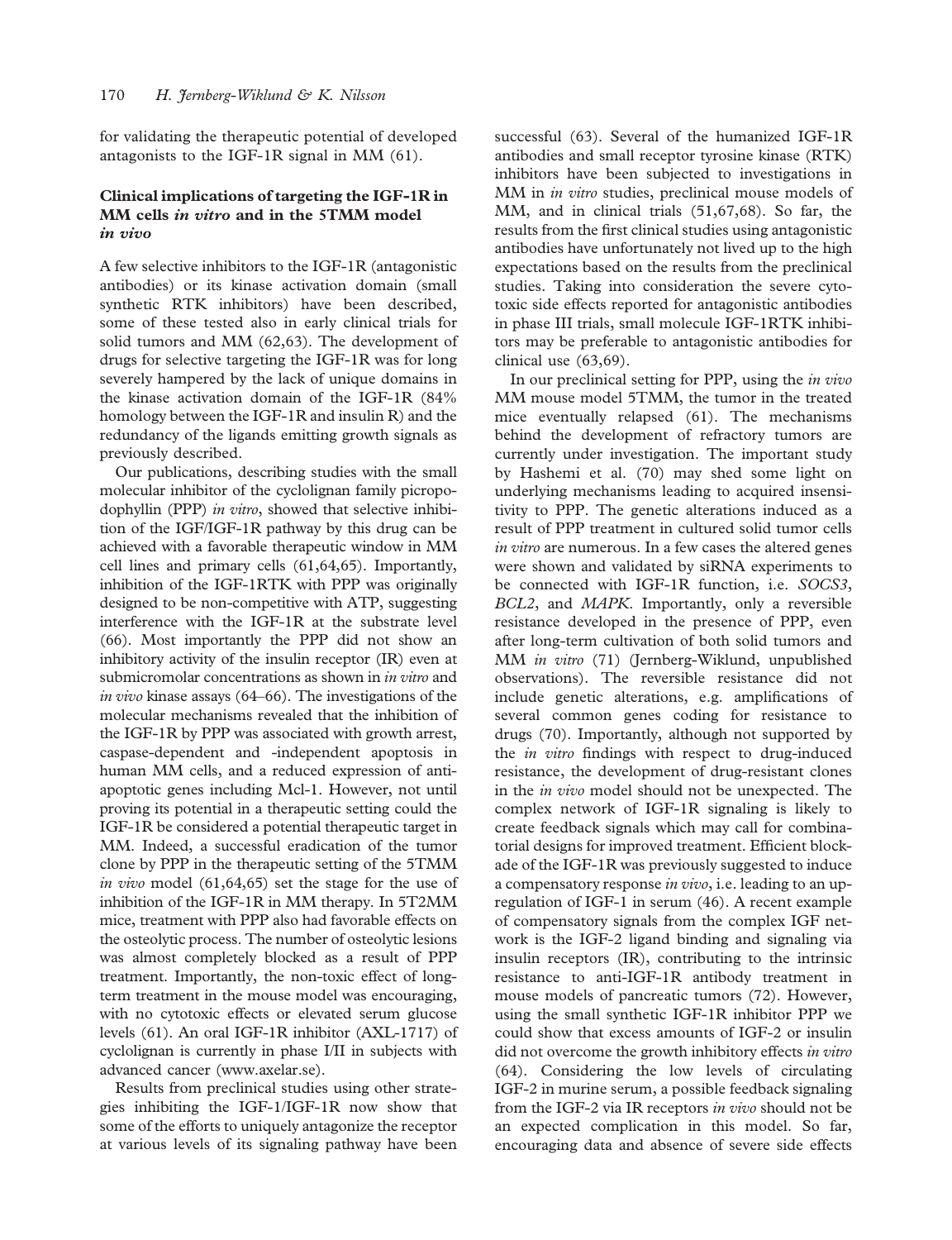reported from the early clinical trial of the AXL-1717 (73) indicate that feedback mechanisms as reported by Ulanet et al. (72) might be of less importance using small synthetic RTK inhibitors.

To counteract the problem of acquired drug resistance *in vivo*, our group and others have embarked on the development of combinatorial therapies for MM. We have focused predominantly on pairing promising novel anti-tumor agents with agents conventionally used in MM management. So far, one of the most successful achievements of apoptosis sensitization was found by combining IGF-1R or IGF-1R downstream components, i.e. mTOR inhibitors, with glucocorticoids (74). The selective inhibitor of mTOR, rapamycin, exhibiting only cytostatic effects when used as a single agent in MM models in vitro, mediated a significant potentiation of dexamethasone-induced apoptosis and suppressed constitutive, serum-, IGF-1-, and IL-6-induced survival in MM cell lines, in purified cells from MM patients (74). Our studies and those of others on the molecular mechanisms underlying the observed sensitization to apoptosis revealed an inhibition of both mTOR- and MEK/ ERK-mediated phosphorylation of the kinase  $p70^{S6K}$ at required sites for activation, as well as downregulation of the cell cycle-regulated proteins cyclin D2 and D3 (74,75). These studies provide a proof-ofprinciple that abrogating parallel survival factor pathways from the IGF-1R by use of rapamycin will render cells susceptible to drug-induced apoptosis, especially if the underlying mechanism of this combination is that the drug and inhibitor co-operate by blocking all activations sites on a common target protein, the  $p70^{86}$ .

This approach points to the possibility that combinations of multiple investigational agents with drugs intervening with the IGF-1R pathway should be useful in MM. Several preclinical studies support the use of IGF-1/IGF-1R inhibitors in combination with other drug strategies. In MM the use of humanized anti-IGF-1R antibody IMC-A12 (ImClone) has been shown to act in synergy with mTOR inhibitors, bortezomib and melphalan, in MM models in vitro and in vivo (68,76). Enhanced effects have also been reported by use of ATP competitive IGF-1RTK inhibitors (Novartis; AEW541, ADW742) in combination with dexamethasone, lenalidomide, and bortezomib (46,77). The combination of mTOR inhibitors and IGF-1R inhibitors is currently under investigation in clinical studies (63).

In a recent study by our group the use of synergistic drug combinations with PPP has been thoroughly investigated by using high-throughput screening (HTS) of drug libraries. Several potent compounds have been identified, including dexamethasone,

rapamycin, and p38 inhibitors (64). Among these, enhanced effects on apoptosis enhancement, cell cycle arrest, and reduced tumor load in the 5TMM model *in vivo* were achieved by combining a novel HDAC inhibitor, LBH589 (panobinostat), with the IGF-1R inhibitor PPP (78). The mechanisms underlying the synergy of this combination are currently under investigation.

# The role of epigenetic gene regulation by the Polycomb group proteins (PcG) in MM

Although MM cells phenotypically closely represent postgerminal center plasmablasts/mature plasma cells, the precise nature of the target cell of transforming mutations in MM is still unknown, as is the question of the existence and characteristics of tumor-initiating cells in MM possibly harboring self-renewal capacity.

In our aim to dissect the nature of the tumorinitiating capacity in MM, we performed an integrative genomics approach based on the differences in gene expression between non-malignant and malignant plasma cells (Figure 2). By using this approach, we could define a silenced profile consisting of the top 10% most underexpressed genes in MM patients as compared to normal non-malignant plasma cells from bone-marrow and tonsillar tissue (79,80). The silenced genes had a common denominator in that they were histone H3 tri-methylated at lysine 27 (H3K27me3) and targeted by the Polycomb repressive complex 2 (PRC2) as previously defined by Bracken et al. (81). Interestingly, the underexpressed gene profile in MM showed a significant overlap to the well-described literature-based concept of H3K27me3 and EZH2 target genes linked to the self-renewal capacity of stem cells (82,83). Indicating the clinical relevance of this finding, the suppression of this gene profile was more pronounced in the advanced stages (ISS stage III as compared to stages II and I) of MM progression (Figure 2) (10).

The Polycomb repressive complexes 1 and 2 (PRC1 and PRC2) are multiprotein Polycomb group (PcG) complexes, among which the PRC2 is involved in the initiation of gene repression (84). The silencing of genes marked by the PcG proteins is an established part of the epigenetic memory during embryogenesis repressing lineage-specific developmental genes (85,86). The core PRC2 complex is formed by the suppressor of zeste 12 homolog (Drosophila) (SUZ12), the embryonic ectoderm development (EED), the RbAp46/48 (also known as RBBP7/4), and the enhancer of zeste homologs 1 and 2 (Drosophila) (EZH1/EZH2)—the catalytic subunits harboring the histone methyltransferase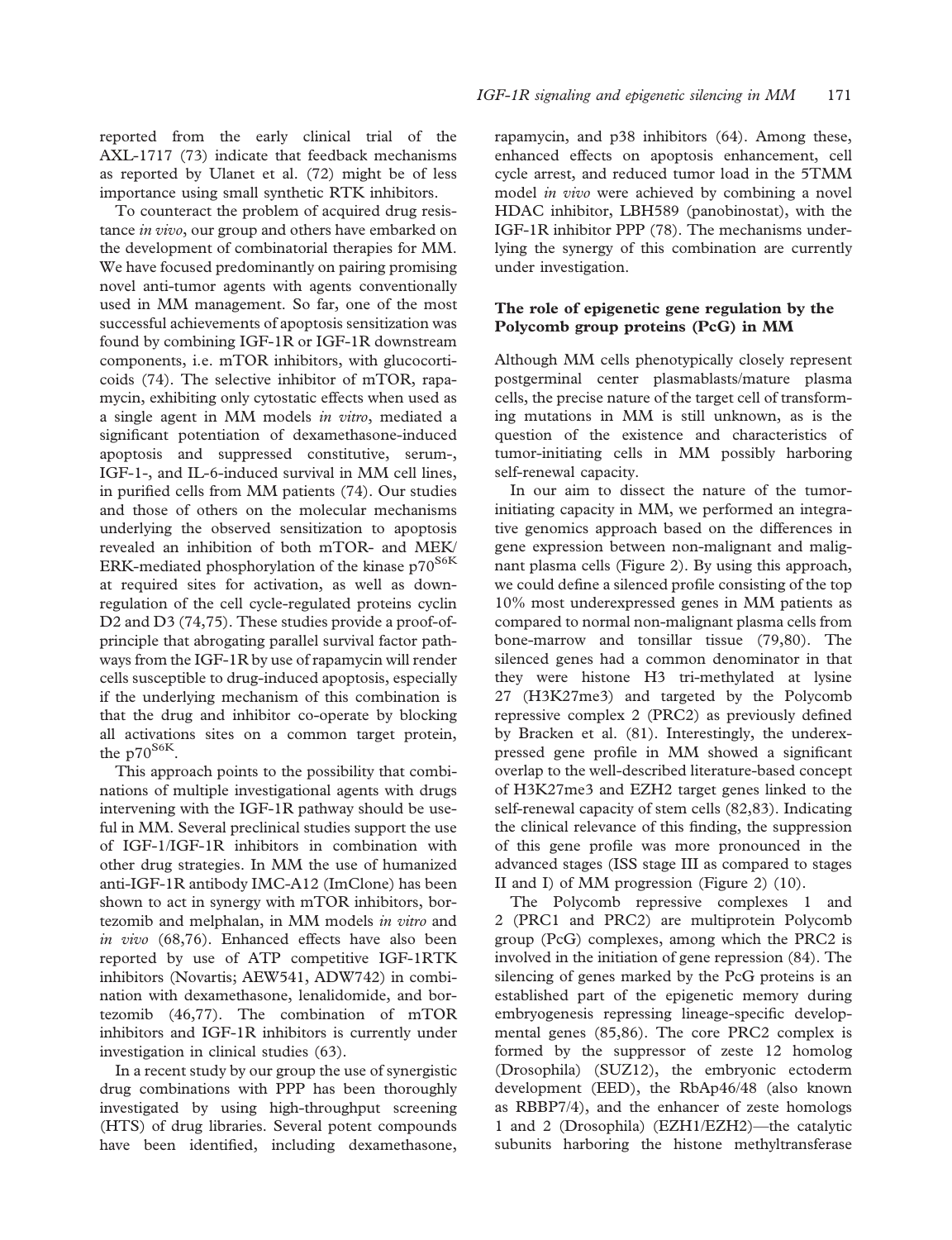

Figure 2. The H3K27me3 target genes defined by Bracken et al. (81) in embryonic fibroblasts are statistically associated to underexpressed genes in MM and MGUS using the data-mining platform Oncomine. A: The top 10% underexpressed genes in MM patients (compared to normal bone-marrow) show a strong connection to genes previously described as H3K27me3 targets in human embryonic fibroblasts. B: The H3K27me3 target genes were also overrepresented among genes underexpressed in MGUS patients, and (C) strongly associated with decreased expression in ISS stage III MM, compared to stage I and II. D: The PRC2 targets CIITA, GATA2, CDH6, CXCL12, and ICSBP/ IRF8 are underexpressed in MM. From Kalushkova et al. (10) with permission.

Note: Colors are z-score normalized to depiet relative values within rows. They cannot be used to compare values between rows.

activity that mediates tri-methylation on H3K27 (H3K27me3) (84). Interestingly, to increase plasticity of the chromatin structure, tri-methylation of H3K27 may be part of a bivalent nucleosome mark occurring together with chromatin marks permissive for transcription, such as methylation of lysine 4 (H3K4me) (87). After the removal of the silencing H3K27me3 mark individual genes are considered ready for activation, allowing cells to differentiate to their allocated destination.

Our results are in agreement with several recent genome-wide studies implicating Polycomb-mediated

gene silencing in the development of malignancy in solid tumors (83,88). In multiple types of lymphoma, breast and prostate cancer, the aberrant expression of EZH2 is also indicative of poor prognosis and metastatic tumor (85,89). Also, in MM the overexpression of EZH2 and other PcG proteins has been confirmed (10). Several possibilities exist to explain the constitutive expression of EZH2 in MM, including the aberrant expression of c-myc as mentioned previously (24). Thus it is possible that tumor initiation and progression in MM is not only driven by genetic alterations but also by epigenetic events that confer stemness to a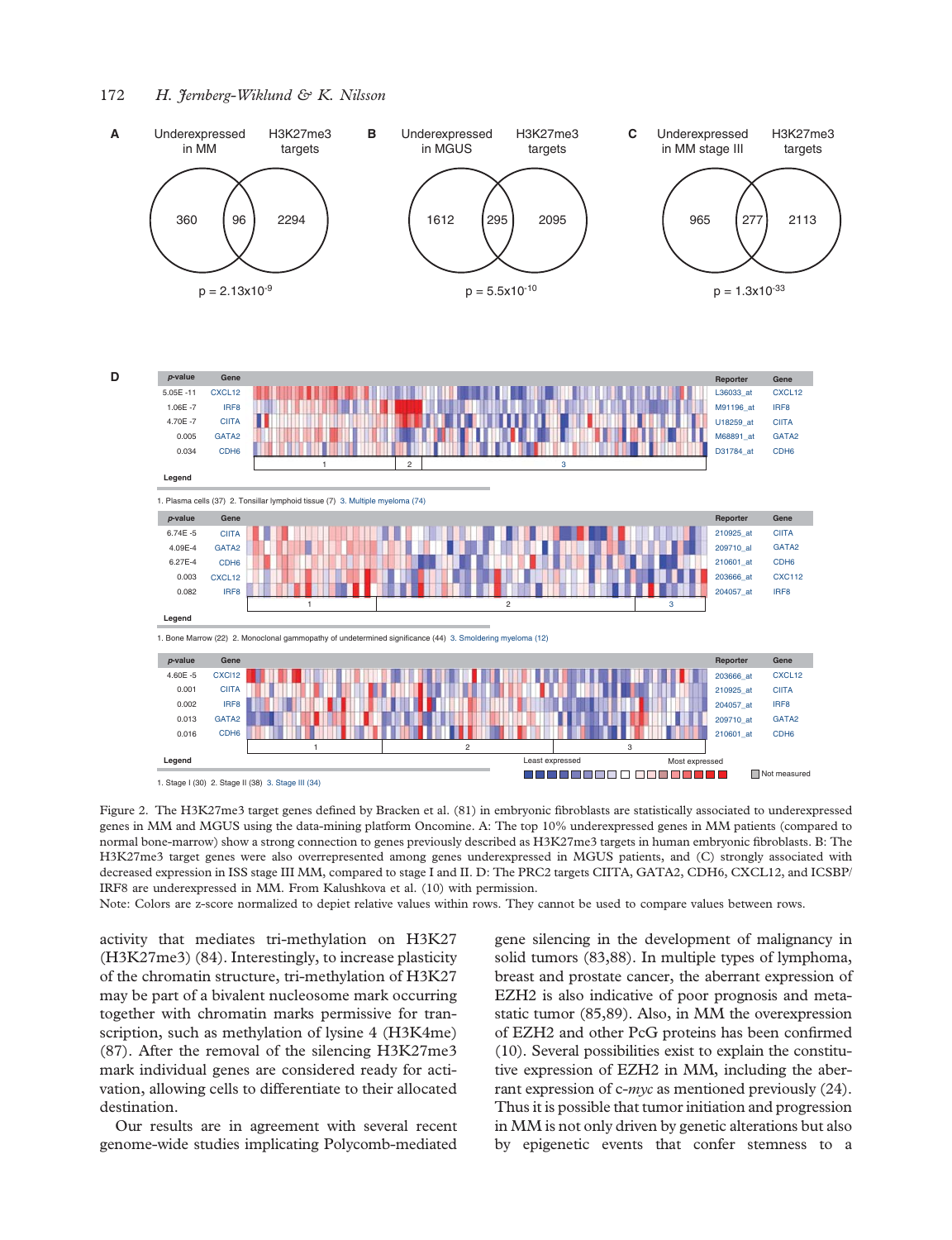proliferating cell clone devoid of terminal differentiation capacity. Our findings were recently supported by a report demonstrating another core constituent of the Polycomb-repressive complex 1, the Bmi-1, to be essential for the maintenance of the transformed phenotype of myeloma cells both *in vitro* and *in vivo* (90). In line with our findings it is certainly possible that Bmi-1 of the PRC1 maintains silencing originally initiated by the PRC2 complex.

Because primary bone-marrow MM cells have a very low clonogenic capacity in agarose in vitro, and a low tumor-forming potential in nude mice, the expansion of MM clones in vivo has been suggested to depend on a small population of tumor cells with self-renewal capacity, 'MM tumor stem cells' (91). Matsui et al. (92) showed that only CD138- MM cells had the capacity of forming tumors in NOD/SCID mice in vivo, while the bulk of inoculated CD138+ MM cells did not have this capacity. Recently, the view that CD138- MM cells represented a small population of 'MM tumor stem cells' has been questioned. Using the in vivo model of 5TMM, Van Valckenborgh et al. (93) have clearly demonstrated that both CD138+ and CD138- MM populations indeed have similar clonogenic capacity and are tumor-initiating in vivo (93). Interestingly, the CD138- MM cells were, however, less proliferative and displayed gene expression corroborating the idea of a less mature phenotype than the CD138+ MM cells. The identification of the Polycomb-silenced gene profile in MM patient samples and cell lines now also implies that this signature is a general feature shared by a large proportion of the MM cells rather than confined to a small subpopulation of 'MM tumor stem cells'. Importantly, these findings may call for a

novel concept of tumor stemness and proliferative capacity in MM.

An emerging question is if targeting the common denominator for the observed gene silencing can be used in the treatment of MM, and, if so, whether this may have consequences as inhibited cell growth in vitro and in vivo. Although Polycomb target genes silenced by EZH2 seem more prone to be permanently silenced by DNA methylation, possibly as a consequence of direct recruitment of DNA methyltransferases DNMT1 and 3 to the PcG, recent studies in prostate cancer suggest that EZH2-mediated histone methylation and DNA methylation may indeed occur side by side in gene silencing (94,95). Thus epigenetic gene silencing may in fact be an attractive drug target due to the fact it can be reverted and in relevant cases combined with DNA demethylating drugs, i.e. 5-azacytidine. Initially in the paper by Kalushkova et al. (10) two chemical inhibitors, the global histone methylation inhibitor 3-deazanepla nocin (DZNep) and the histone deacetylase inhibitor LBH589, were used to show proof-of-principle that we may indeed successfully reactivate selected genes carrying the silencing H3K27me3 mark. DZNep and LBH589 (panobinostat) both reactivated the expression of selected genes repressed by H3K27me3, depleted cells from the PRC2 component EZH2, and induced apoptosis in human MM cell lines (Figure 3).

In the 5T33MM in vivo model for MM, treatment with LBH589 thus resulted in up-regulation of genes in the signature, reduced tumor load, and increased overall survival (Figure 3). The drugs used for proofof-concept may certainly have effects other than targeting EZH2. However, no toxic side effects on



Figure 3. A: In a preclinical setting a few selected candidate target genes from the integrative genomic analysis were analyzed and found to be reactivated by chemical inhibitors in MM cell lines in vitro. B: Treatment with LBH589 significantly reduced tumor load in the 5T3MM mouse model, and also increased overall survival in this model (C). From Kalushkova et al. (10) with permission.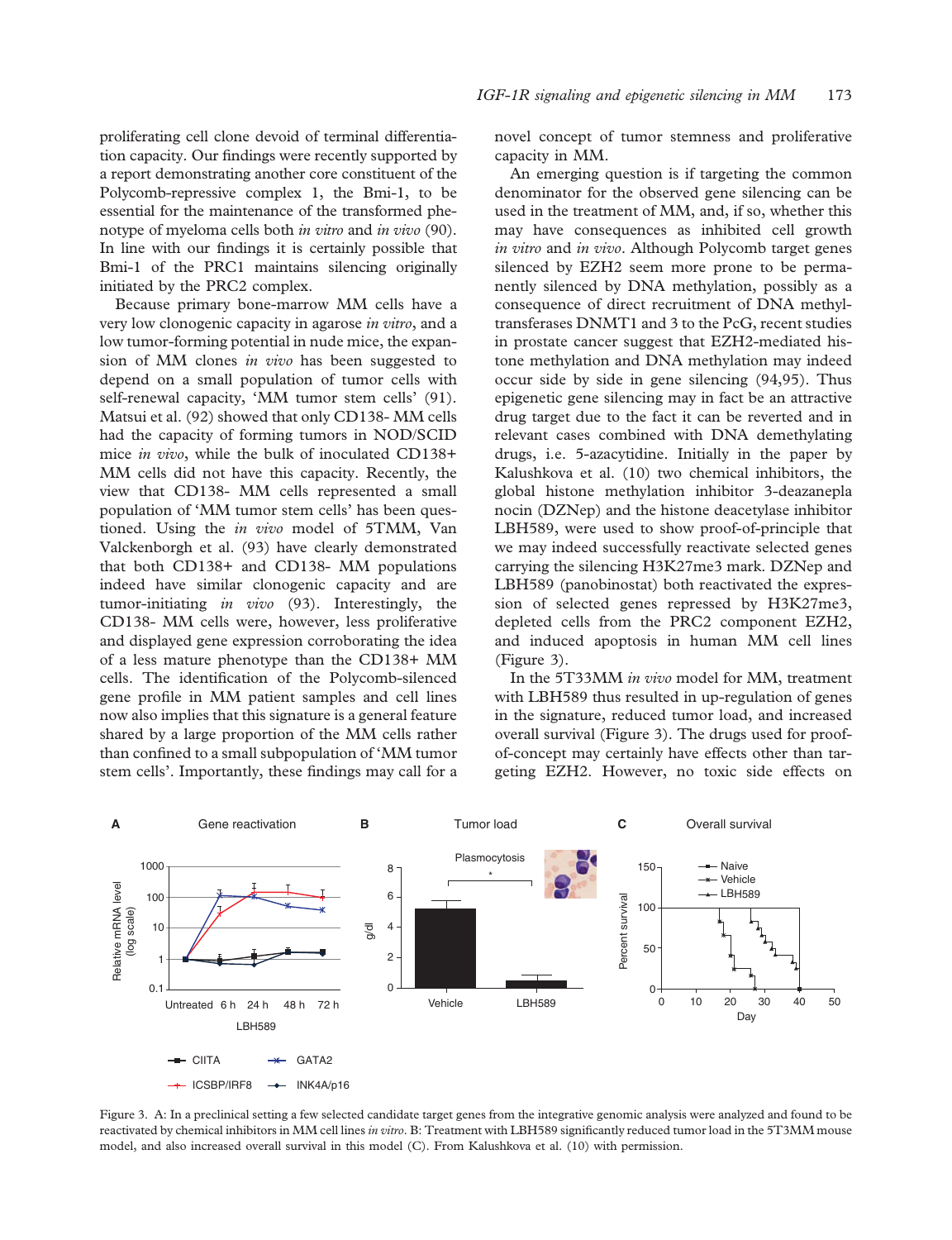normal blood cells and fibroblasts were monitored at concentrations inducing apoptosis in MM in vitro (10). Certainly, more drugs selectively targeting the components of the PRC2 and PRC1 complex are needed to unravel the therapeutic potential of reactivating the silenced gene signature in MM.

#### Concluding remarks

A critical link between IGF-1R signaling and transformation makes this receptor an excellent target for inhibition of survival circuits in human tumors including MM. Adding to our original finding that IGF-1 is an important paracrine and autocrine growth and survival factor, recent reports suggest that IGF-1 may also regulate gene expression via epigenetic events and via nuclear transportation (8,9,38). Extensive preclinical studies have proved the benefits of small molecular compounds with selective activity to the IGF-1R (51,61,64,65), now in clinical trials with encouraging results so far (73).

In the design of novel drugs for MM, the current view on the presence of a small population of tumorinitiating cells uniquely harboring self-renewal capacity and decreased sensitivity or resistance to drugs should also be challenged. Although the CD138- MM cells might exhibit less proliferative potential, these cells apparently do not constitute the entire population of 'MM tumor stem cells'. As proven by recent findings (93), also the CD138+ MM tumor cells share a similar capacity for clonogenic growth and tumor initiation *in vivo*. In line with this, we recently published an integrative genomic analysis, where tumor stemness and maintenance of proliferative capacity may be defined by a Polycomb-silenced gene profile in MM patient samples and cell lines (10). This profile is likely a general feature shared by a large proportion of MM cells rather than restricted to a small population of 'MM tumor stem cells'. The target cell and the initial genetic events for transformation being unknown in MM, the mechanisms underlying the acquired Polycomb gene repression signature in late stages of plasma cell differentiation remain to be clarified.

**Declaration of interest:** The authors report no conflicts of interest. The authors alone are responsible for the content and writing of the paper.

#### References

1. Kyle RA, Therneau TM, Rajkumar SV, Larson DR, Plevak MF, Offord JR, et al. Prevalence of monoclonal gammopathy of undetermined significance. N Engl J Med. 2006; 354:1362–9.

- 2. Hideshima T, Mitsiades C, Tonon G, Richardson PG, Anderson KC. Understanding multiple myeloma pathogenesis in the bone marrow to identify new therapeutic targets. Nat Rev Cancer. 2007;7:585–98.
- 3. Bergsagel PL, Kuehl WM. Molecular pathogenesis and a consequent classification of multiple myeloma. J Clin Oncol. 2005;23:6333–8.
- 4. Chesi M, Robbiani DF, Sebag M, Chng WJ, Affer M, Tiedemann R, et al. AID-dependent activation of a MYC transgene induces multiple myeloma in a conditional mouse model of post-germinal center malignancies. Cancer Cell. 2008;13:167–80.
- 5. Jernberg-Wiklund H, Nilsson K. Multiple myeloma cell lines. In: Waters J, Palsson B, editors. Cancer cell lines part 3: leukemias and lymphomas. Dordrecht, The Netherlands: Kluwer Academic Publishers; 2000. p 81–155.
- 6. Vanderkerken K, Asosingh K, Willems A, De Raeve H, Couck P, Gorus F, et al. The 5T2MM murine model of multiple myeloma: maintenance and analysis. Methods Mol Med. 2005;113:191–205.
- 7. Li Z, Zhu YX, Plowright EE, Bergsagel PL, Chesi M, Patterson B, et al. The myeloma-associated oncogene fibroblast growth factor receptor 3 is transforming in hematopoietic cells. Blood. 2001;97:2413–19.
- 8. Sehat B, Tofigh A, Lin Y, Trocme E, Liljedahl U, Lagergren J, et al. SUMOylation mediates the nuclear translocation and signaling of the IGF-1 receptor. Sci Signal. 2010;3:ra10.
- 9. De Bruyne E, Bos TJ, Schuit F, Van Valckenborgh E, Menu E, Thorrez L, et al. IGF-1 suppresses Bim expression in multiple myeloma via epigenetic and posttranslational mechanisms. Blood. 2010;115:2430–40.
- 10. Kalushkova A, Fryknas M, Lemaire M, Fristedt C, Agarwal P, Eriksson M, et al. Polycomb target genes are silenced in multiple myeloma. PLoS One. 2010;5:e11483.
- 11. Chng WJ, Glebov O, Bergsagel PL, Kuehl WM. Genetic events in the pathogenesis of multiple myeloma. Best Pract Res Clin Haematol. 2007;20:571–96.
- 12. Davies FE, Dring AM, Li C, Rawstron AC, Shammas MA, O'Connor SM, et al. Insights into the multistep transformation of MGUS to myeloma using microarray expression analysis. Blood. 2003;102:4504–11.
- 13. Kyle RA, Rajkumar SV. Monoclonal gammopathy of undetermined significance. Br J Haematol. 2006;134:573–89.
- 14. Zhan F, Huang Y, Colla S, Stewart JP, Hanamura I, Gupta S, et al. The molecular classification of multiple myeloma. Blood. 2006;108:2020–8.
- 15. Broyl A, Hose D, Lokhorst H, de Knegt Y, Peeters J, Jauch A, et al. Gene expression profiling for molecular classification of multiple myeloma in newly diagnosed patients. Blood. 2010;116:2543–53.
- 16. Hideshima T, Bergsagel PL, Kuehl WM, Anderson KC. Advances in biology of multiple myeloma: clinical applications. Blood. 2004;104:607–18.
- 17. Avet-Loiseau H, Malard F, Campion L, Magrangeas F, Sebban C, Lioure B, et al. Translocation t(14;16) and multiple myeloma: is it really an independent prognostic factor? Blood. 2011;117:2009–11.
- 18. Chng WJ, Gonzalez-Paz N, Price-Troska T, Jacobus S, Rajkumar SV, Oken MM, et al. Clinical and biological significance of RAS mutations in multiple myeloma. Leukemia. 2008;22:2280–4.
- 19. Corradini P, Inghirami G, Astolfi M, Ladetto M, Voena C, Ballerini P, et al. Inactivation of tumor suppressor genes, p53 and Rb1, in plasma cell dyscrasias. Leukemia. 1994;8: 758–67.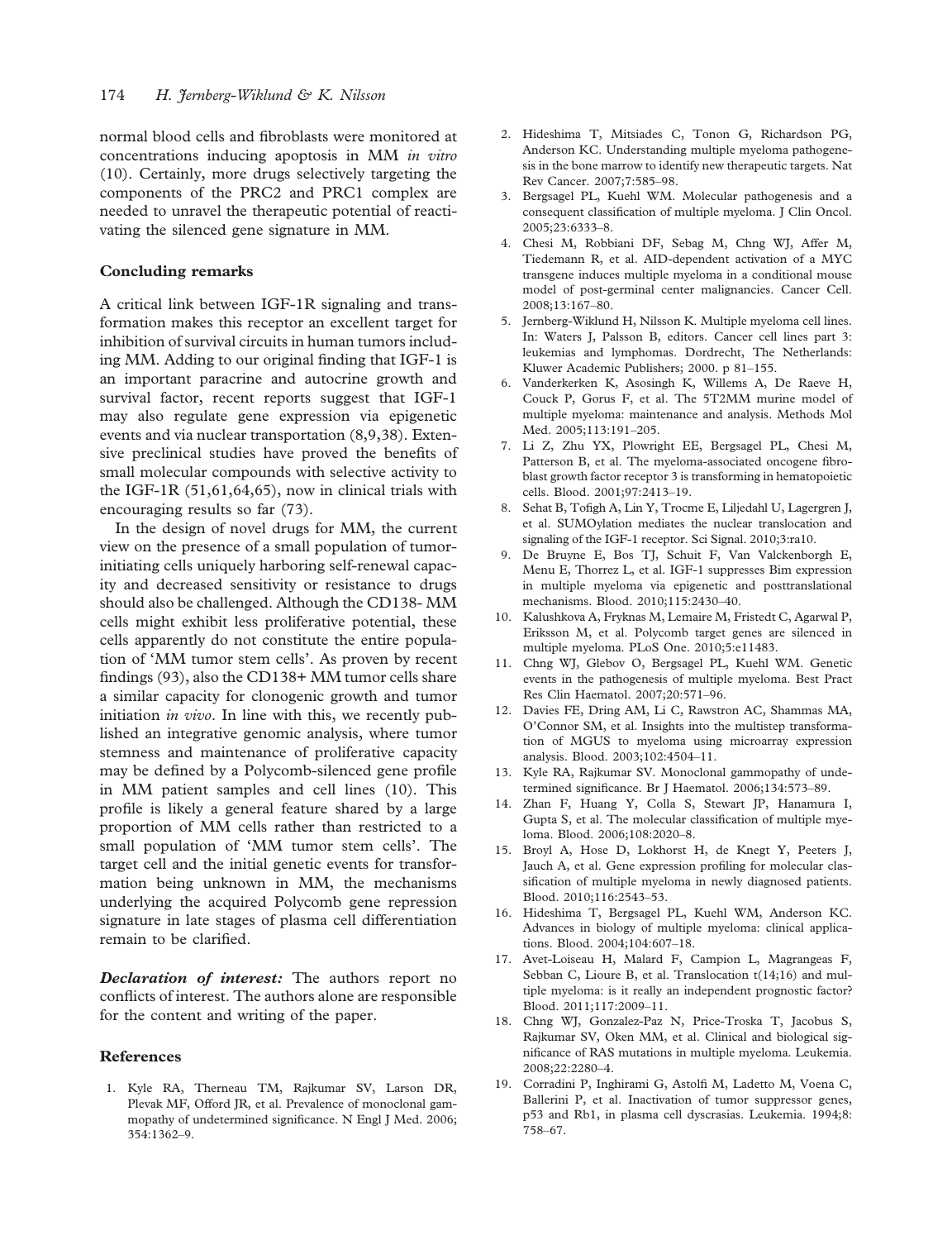- 20. Kulkarni MS, Daggett JL, Bender TP, Kuehl WM, Bergsagel PL, Williams ME. Frequent inactivation of the cyclin-dependent kinase inhibitor p18 by homozygous deletion in multiple myeloma cell lines: ectopic p18 expression inhibits growth and induces apoptosis. Leukemia. 2002;16: 127–34.
- 21. Ge NL, Rudikoff S. Insulin-like growth factor I is a dual effector of multiple myeloma cell growth. Blood. 2000;96: 2856–61.
- 22. Lode L, Eveillard M, Trichet V, Soussi T, Wuilleme S, Richebourg S, et al. Mutations in TP53 are exclusively associated with del(17p) in multiple myeloma. Haematologica. 2010;95:1973–6.
- 23. Shou Y, Martelli ML, Gabrea A, Qi Y, Brents LA, Roschke A, et al. Diverse karyotypic abnormalities of the c-myc locus associated with c-myc dysregulation and tumor progression in multiple myeloma. Proc Natl Acad Sci USA. 2000;97:228–33.
- 24. Chng WJ, Huang GF, Chung TH, Ng SB, Gonzalez-Paz N, Troska-Price T, et al. Clinical and biological implications of MYC activation: a common difference between MGUS and newly diagnosed multiple myeloma. Leukemia. 2011;25: 1026–35.
- 25. Shaffer AL, Emre NC, Lamy L, Ngo VN, Wright G, Xiao W, et al. IRF4 addiction in multiple myeloma. Nature. 2008;454:226–31.
- 26. Potter M. Perspectives on the origins of multiple myeloma and plasmacytomas in mice. Hematol Oncol Clin North Am. 1992;6:211–23.
- 27. Decaux O, Lode L, Magrangeas F, Charbonnel C, Gouraud W, Jezequel P, et al. Prediction of survival in multiple myeloma based on gene expression profiles reveals cell cycle and chromosomal instability signatures in high-risk patients and hyperdiploid signatures in low-risk patients: a study of the Intergroupe Francophone du Myelome. J Clin Oncol. 2008;26:4798–805.
- 28. Shaughnessy JD Jr, Zhan F, Burington BE, Huang Y, Colla S, Hanamura I, et al. A validated gene expression model of high-risk multiple myeloma is defined by deregulated expression of genes mapping to chromosome 1. Blood. 2007;109: 2276–84.
- 29. Chapman MA, Lawrence MS, Keats JJ, Cibulskis K, Sougnez C, Schinzel AC, et al. Initial genome sequencing and analysis of multiple myeloma. Nature. 2011;471:467–72.
- 30. Chng WJ, Kumar S, Vanwier S, Ahmann G, Price-Troska T, Henderson K, et al. Molecular dissection of hyperdiploid multiple myeloma by gene expression profiling. Cancer Res. 2007;67:2982–9.
- 31. Annunziata CM, Davis RE, Demchenko Y, Bellamy W, Gabrea A, Zhan F, et al. Frequent engagement of the classical and alternative NF-kappaB pathways by diverse genetic abnormalities in multiple myeloma. Cancer Cell. 2007; 115–30.
- 32. Jernberg H, Pettersson M, Kishimoto T, Nilsson K. Heterogeneity in response to interleukin 6 (IL-6), expression of IL-6 and IL-6 receptor mRNA in a panel of established human multiple myeloma cell lines. Leukemia. 1991;5:255–65.
- 33. Spets H, Jernberg-Wiklund H, Sambade C, Soderberg O, Nilsson K. The effects on growth and survival of IL-6 can be dissociated in the U-266-1970/U-266-1984 and HL407E/ HL407L human multiple myeloma cell lines. Br J Haematol. 1997;98:126–33.
- 34. Georgii-Hemming P, Wiklund HJ, Ljunggren O, Nilsson K. Insulin-like growth factor I is a growth and survival factor in human multiple myeloma cell lines. Blood. 1996;88:2250–8.
- 35. Nilsson K, Jernberg H, Pettersson M. IL-6 as a growth factor for human multiple myeloma cells—a short overview. Curr Top Microbiol Immunol. 1990;166:3–12.
- 36. Kawano M, Hirano T, Matsuda T, Taga T, Horii Y, Iwato K, et al. Autocrine generation and requirement of BSF-2/IL-6 for human multiple myelomas. Nature. 1988; 332:83–5.
- 37. Jelinek DF, Witzig TE, Arendt BK. A role for insulin-like growth factor in the regulation of IL-6- responsive human myeloma cell line growth. J Immunol. 1997;159:487–96.
- 38. Jernberg-Wiklund H, Nilsson K. Control of apoptosis in human multiple myeloma by insulin-like growth factor I (IGF-I). Adv Cancer Res. 2007;97:139–65.
- 39. van de Donk NW, Lokhorst HM, Bloem AC. Growth factors and antiapoptotic signaling pathways in multiple myeloma. Leukemia. 2005;19:2177–85.
- 40. Bisping G, Leo R, Wenning D, Dankbar B, Padro T, Kropff M, et al. Paracrine interactions of basic fibroblast growth factor and interleukin-6 in multiple myeloma. Blood. 2003;101:2775–83.
- 41. Dankbar B, Padro T, Leo R, Feldmann B, Kropff M, Mesters RM, et al. Vascular endothelial growth factor and interleukin-6 in paracrine tumor-stromal cell interactions in multiple myeloma. Blood. 2000;95:2630–6.
- 42. Vanderkerken K, Asosingh K, Braet F, Van Riet I, Van Camp B. Insulin-like growth factor-1 acts as a chemoattractant factor for 5T2 multiple myeloma cells. Blood. 1999; 93:235–41.
- 43. LeRoith D, Roberts CT Jr. The insulin-like growth factor system and cancer. Cancer Lett. 2003;195:127–37.
- 44. Pandini G, Vigneri R, Costantino A, Frasca F, Ippolito A, Fujita-Yamaguchi Y, et al. Insulin and insulin-like growth factor-I (IGF-I) receptor overexpression in breast cancers leads to insulin/IGF-I hybrid receptor overexpression: evidence for a second mechanism of IGF-I signaling. Clin Cancer Res. 1999;5:1935–44.
- 45. Pandini G, Frasca F, Mineo R, Sciacca L, Vigneri R, Belfiore A. Insulin/insulin-like growth factor I hybrid receptors have different biological characteristics depending on the insulin receptor isoform involved. J Biol Chem. 2002;277: 39684–95.
- 46. Mitsiades CS, Mitsiades NS, McMullan CJ, Poulaki V, Shringarpure R, Akiyama M, et al. Inhibition of the insulinlike growth factor receptor-1 tyrosine kinase activity as a therapeutic strategy for multiple myeloma, other hematologic malignancies, and solid tumors. Cancer Cell. 2004;5:221–30.
- 47. Standal T, Borset M, Lenhoff S, Wisloff F, Stordal B, Sundan A, et al. Serum insulinlike growth factor is not elevated in patients with multiple myeloma but is still a prognostic factor. Blood. 2002;100:3925–9.
- 48. Chng WJ, Ahmann GJ, Henderson K, Santana-Davila R, Greipp PR, Gertz MA, et al. Clinical implication of centrosome amplification in plasma cell neoplasm. Blood. 2006;107: 3669–75.
- 49. Sell C, Rubini M, Rubin R, Liu JP, Efstratiadis A, Baserga R. Simian virus 40 large tumor antigen is unable to transform mouse embryonic fibroblasts lacking type 1 insulin-like growth factor receptor. Proc Natl Acad Sci USA. 1993;90: 11217–21.
- 50. Lopez T, Hanahan D. Elevated levels of IGF-1 receptor convey invasive and metastatic capability in a mouse model of pancreatic islet tumorigenesis. Cancer Cell. 2002;1:339–53.
- 51. Mitsiades CS, Mitsiades N. Treatment of hematologic malignancies and solid tumors by inhibiting IGF receptor signaling. Expert Rev Anticancer Ther. 2005;5:487–99.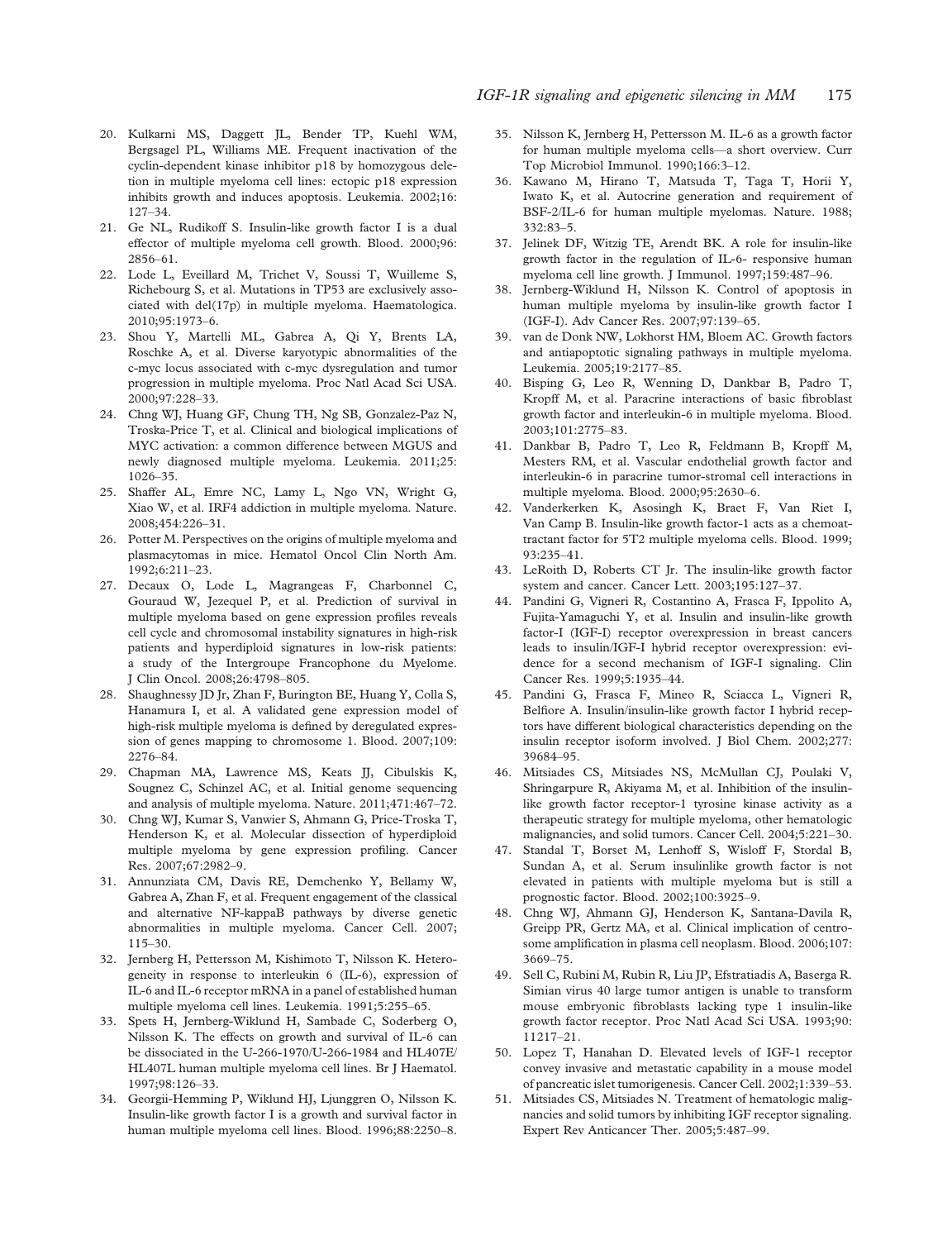- 52. Nilsson K, Georgii-Hemming P, Spets H, Jernberg-Wiklund H. The control of proliferation, survival and apoptosis in human multiple myeloma cells in vitro. Curr Top Microbiol Immunol. 1999;246:325–32; discussion 33.
- 53. Georgii-Hemming P, Stromberg T, Janson ET, Stridsberg M, Wiklund HJ, Nilsson K. The somatostatin analog octreotide inhibits growth of interleukin-6 (IL-6)-dependent and IL-6 independent human multiple myeloma cell lines. Blood. 1999; 93:1724–31.
- 54. Ogawa M, Nishiura T, Oritani K, Yoshida H, Yoshimura M, Okajima Y, et al. Cytokines prevent dexamethasone-induced apoptosis via the activation of mitogen-activated protein kinase and phosphatidylinositol 3-kinase pathways in a new multiple myeloma cell line. Cancer Res. 2000;60:4262–9.
- 55. Aleksic T, Chitnis MM, Perestenko OV, Gao S, Thomas PH, Turner GD, et al. Type 1 insulin-like growth factor receptor translocates to the nucleus of human tumor cells. Cancer Res. 2010;70:6412–19.
- 56. Lo HW, Hsu SC, Hung MC. EGFR signaling pathway in breast cancers: from traditional signal transduction to direct nuclear translocalization. Breast Cancer Res Treat. 2006;95: 211–18.
- 57. Deng H, Lin Y, Badin M, Vasilcanu D, Stromberg T, Jernberg-Wiklund H, et al. Over-accumulation of nuclear IGF-1 receptor in tumor cells requires elevated expression of the receptor and the SUMO-conjugating enzyme Ubc9. Biochem Biophys Res Commun. 2011;404:667–71.
- 58. Vanderkerken K, Van Camp B, De Greef C, Vande Broek I, Asosingh K, Van Riet I. Homing of the myeloma cell clone. Acta Oncol. 2000;39:771–6.
- 59. Asosingh K, Radl J, Van Riet I, Van Camp B, Vanderkerken K. The 5TMM series: a useful in vivo mouse model of human multiple myeloma. Hematol J. 2000;1:351–6.
- 60. Vanderkerken K, Asosingh K, Croucher P, Van Camp B. Multiple myeloma biology: lessons from the 5TMM models. Immunol Rev. 2003;194:196–206.
- 61. Menu E, Jernberg-Wiklund H, De Raeve H, De Leenheer E, Coulton L, Gallagher O, et al. Targeting the IGF-1R using picropodophyllin in the therapeutical 5T2MM mouse model of multiple myeloma: beneficial effects on tumor growth, angiogenesis, bone disease and survival. Int J Cancer. 2007; 121:1857–61.
- 62. Hartog H, Wesseling J, Boezen HM, van der Graaf WT. The insulin-like growth factor 1 receptor in cancer: old focus, new future. Eur J Cancer. 2007;43:1895–904.
- 63. Buck E, Mulvihill M. Small molecule inhibitors of the IGF-1R/IR axis for the treatment of cancer. Expert Opin Investig Drugs. 2011;20:605–21.
- 64. Stromberg T, Ekman S, Girnita L, Dimberg LY, Larsson O, Axelson M, et al. IGF-1 receptor tyrosine kinase inhibition by the cyclolignan PPP induces G2/M-phase accumulation and apoptosis in multiple myeloma cells. Blood. 2006;107: 669–78.
- 65. Menu E, Jernberg-Wiklund H, Stromberg T, De Raeve H, Girnita L, Larsson O, et al. Inhibiting the IGF-1 receptor tyrosine kinase with the cyclolignan PPP: an in vitro and in vivo study in the 5T33MM mouse model. Blood. 2006; 107:655–60.
- 66. Girnita A, Girnita L, del Prete F, Bartolazzi A, Larsson O, Axelson M. Cyclolignans as inhibitors of the insulin-like growth factor-1 receptor and malignant cell growth. Cancer Res. 2004;64:236–42.
- 67. Lacy MQ, Alsina M, Fonseca R, Paccagnella ML, Melvin CL, Yin D, et al. Phase I, pharmacokinetic and pharmacodynamic study of the anti-insulinlike growth factor

type 1 Receptor monoclonal antibody CP-751,871 in patients with multiple myeloma. J Clin Oncol. 2008;26:3196–203.

- 68. Wu KD, Zhou L, Burtrum D, Ludwig DL, Moore MA. Antibody targeting of the insulin-like growth factor I receptor enhances the anti-tumor response of multiple myeloma to chemotherapy through inhibition of tumor proliferation and angiogenesis. Cancer Immunol Immunother. 2007;56:343–57.
- 69. Weroha SJ, Haluska P. IGF-1 receptor inhibitors in clinical trials—early lessons. J Mammary Gland Biol Neoplasia. 2008; 13:471–83.
- 70. Hashemi J, Worrall C, Vasilcanu D, Fryknas M, Sulaiman L, Karimi M, et al. Molecular characterization of acquired tolerance of tumor cells to picropodophyllin (PPP). PLoS One. 2011;6:e14757.
- 71. Vasilcanu D, Weng WH, Girnita A, Lui WO, Vasilcanu R, Axelson M, et al. The insulin-like growth factor-1 receptor inhibitor PPP produces only very limited resistance in tumor cells exposed to long-term selection. Oncogene. 2006;25: 3186–95.
- 72. Ulanet DB, Ludwig DL, Kahn CR, Hanahan D. Insulin receptor functionally enhances multistage tumor progression and conveys intrinsic resistance to IGF-1R targeted therapy. Proc Natl Acad Sci USA. 2010;107:10791–8.
- 73. Ekman S, Frodin JE, Harmenberg J, Bergman A, Hedlund A, Dahg P, et al. Clinical phase I study with an insulin-like growth factor-1 receptor inhibitor: experiences in patients with squamous non-small cell lung carcinoma. Acta Oncol. 2011;5:441–7.
- 74. Stromberg T, Dimberg A, Hammarberg A, Carlson K, Osterborg A, Nilsson K, et al. Rapamycin sensitizes multiple myeloma cells to apoptosis induced by dexamethasone. Blood. 2004;103:3138–47.
- 75. Frost P, Moatamed F, Hoang B, Shi Y, Gera J, Yan H, et al. In vivo antitumor effects of the mTOR inhibitor CCI-779 against human multiple myeloma cells in a xenograft model. Blood. 2004;104:4181–7.
- 76. Bertrand FE, Steelman LS, Chappell WH, Abrams SL, Shelton JG, White ER, et al. Synergy between an IGF-1R antibody and Raf/MEK/ERK and PI3K/Akt/mTOR pathway inhibitors in suppressing IGF-1R-mediated growth in hematopoietic cells. Leukemia. 2006;20:1254–60.
- 77. Maiso P, Ocio EM, Garayoa M, Montero JC, Hofmann F, Garcia-Echeverria C, et al. The insulin-like growth factor-I receptor inhibitor NVP-AEW541 provokes cell cycle arrest and apoptosis in multiple myeloma cells. Br J Haematol. 2008; 141:470–82.
- 78. Lemaire M, Fristedt C, Agarwal P, Menu E, Valckenborgh E, De Bryune E, et al. The HDAC inhibitor LBH589 enhances the anti-myeloma effect of the IGF-1 RTK inhibitor picropodophyllin. Submitted 2011.
- 79. Zhan F, Hardin J, Kordsmeier B, Bumm K, Zheng M, Tian E, et al. Global gene expression profiling of multiple myeloma, monoclonal gammopathy of undetermined significance, and normal bone marrow plasma cells. Blood. 2002; 99:1745–57.
- 80. Zhan F, Barlogie B, Arzoumanian V, Huang Y, Williams DR, Hollmig K, et al. Gene-expression signature of benign monoclonal gammopathy evident in multiple myeloma is linked to good prognosis. Blood. 2007;109:1692–700.
- 81. Bracken AP, Dietrich N, Pasini D, Hansen KH, Helin K. Genome-wide mapping of Polycomb target genes unravels their roles in cell fate transitions. Genes Dev. 2006;20:1123–36.
- 82. Valk-Lingbeek ME, Bruggeman SW, van Lohuizen M. Stem cells and cancer; the polycomb connection. Cell. 2004;118: 409–18.